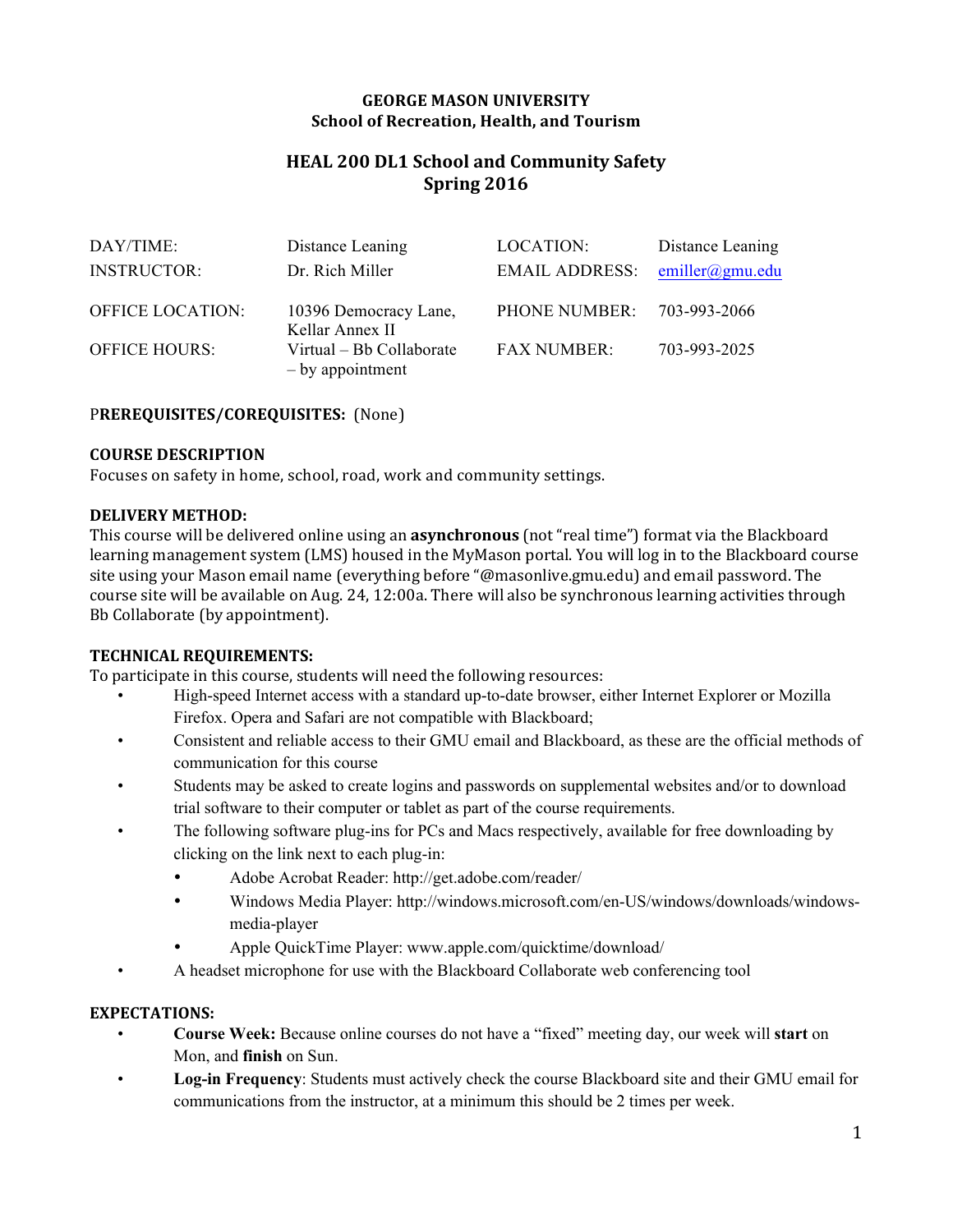- **Participation**: Students are expected to actively engage in all course activities throughout the semester/session, which include viewing of all course materials, completing course activities and assignments, and participating in course discussions and group interactions.
- **Technical Competence**: Students are expected to demonstrate competence in the use of all course technology. Students are expected to seek assistance if they are struggling with technical components of the course.
- **Technical Issues**: Students should expect that they could experience some technical difficulties at some point in the semester and should, therefore, budget their time accordingly. Late work will not be accepted based on individual technical issues.
- **Workload**: Expect to log in to this course **at least three times a week** to read announcements, participate in the discussions, and work on course materials. Remember, this course is **not** self-paced. There are **specific deadlines** and **due dates** listed in the **CLASS SCHEDULE** section of this syllabus to which you are expected to adhere. It is the student's responsibility to keep track of the weekly course schedule of topics, readings, activities and assignments due.
- **Advising:** If you would like to schedule a one-on-one meeting to discuss course requirements, content or other course-related issues, and you are unable to come to the Mason campus, we can meet via telephone or web conference. Send me an email to schedule your one-on-one session and include your preferred meeting method and suggested dates/times.
- **Netiquette**: Our goal is to be **collaborative**, not combative. Experience shows that even an innocent remark in the online environment can be misconstrued. I suggest that you always re-read your responses carefully before you post them to encourage others from taking them as personal attacks. **Be positive in your approach to others and diplomatic with your words.** I will do the same. Remember, you are not competing with each other but sharing information and learning from one another as well as from the instructor.

## **COURSE OBJECTIVES:**

At the completion of this course students should be able to:

1. Identify and recall basic information related to safety in home, school, road, work and community settings;

- 2. Demonstrate knowledge of preventing or lowering the risk of more common unintentional injuries:
	- a. Motor and pedal vehicle crashes;
	- b. Pedestrian-related collisions;
	- b. Poisonings;
	- c. Falls;
	- d. Fire-related;

3. Design a strategy of lowering the risk of unintentional and intentional injuries by utilizing safety communication principles.

## **COURSE OVERVIEW:**

Through online lectures and readings, students will be expected to demonstrate fundamental knowledge of the factors contributing to injuries in home, school, road, work and community settings. They will also be expected to design a strategy for lowering the risk of these injuries.

## **REQUIRED READINGS:**

Assigned readings will be extrapolations from the professional literature on safety and located at Blackboard https://mymasonportal.gmu.edu

Topics to be cover:

1. Is there such a thing as an accident?

2

- f. Suffocation;
- g. Sport and recreational play-related
- h. On-the-job; and
- i. Other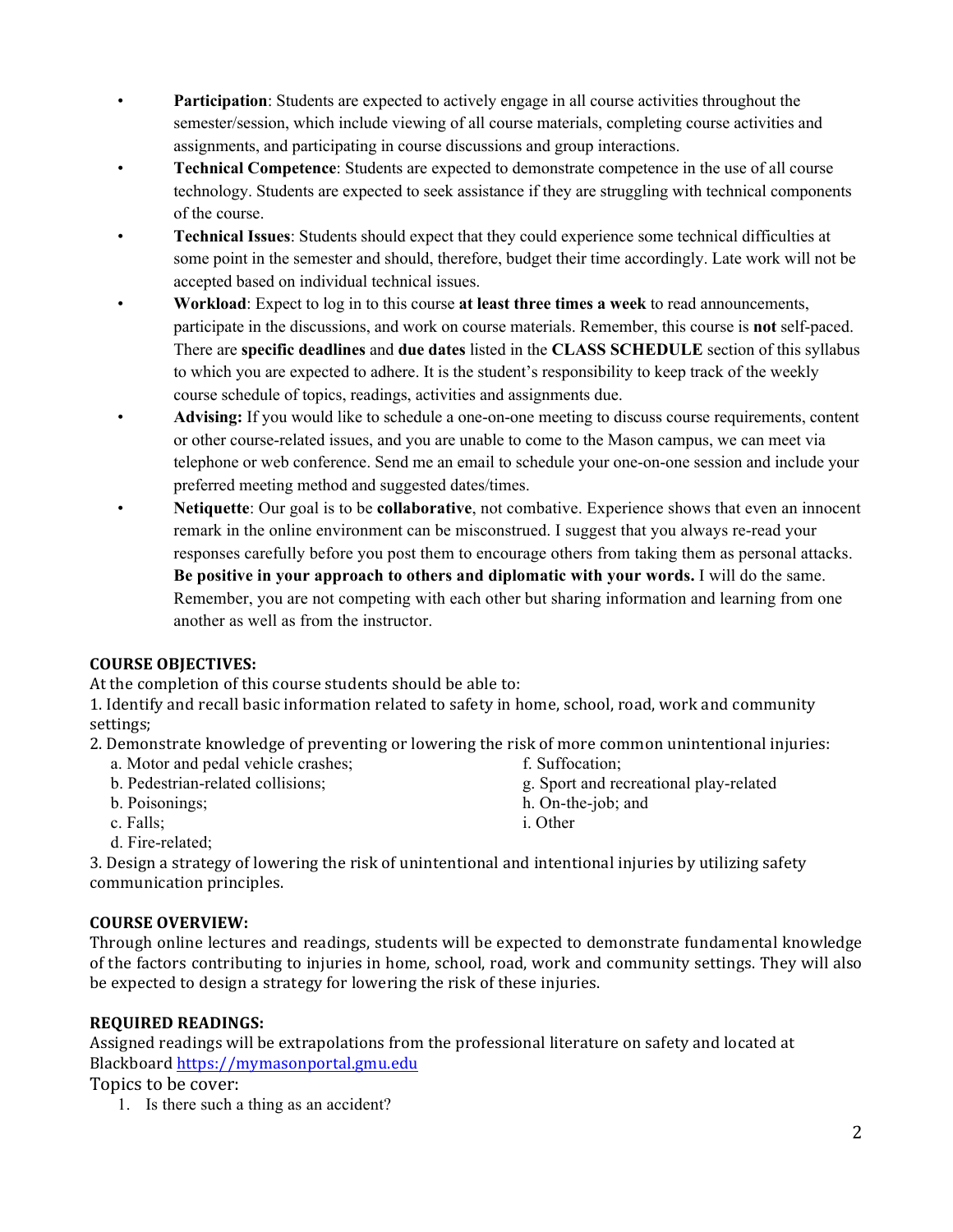- 2. Injury as a leading cause of death
- 3. Poisonings, falls and fires
- 4. How to safety-proof your home
- 5. Safety tour your school
- 6. School safety initiatives
- 7. Proper driving and traffic safety
- 8. You as a driving instructor
- 9. OSHA and you
- 10. First day on the job
- 11. The least expected place (for an injury)
- 12. Know your safety resources
- 13. Award-winning strategies

## EVALUATION:

This course will be graded on a point system, with a total of 100 possible points.

| <b>Requirements</b>                                                                                                                                                                                                                                                                                                                                                                                                                                                                                                                                                                                                                                                                                                                                                                                                                                                                                                                                                                                                                      | <b>Possible</b><br><b>Points</b> |
|------------------------------------------------------------------------------------------------------------------------------------------------------------------------------------------------------------------------------------------------------------------------------------------------------------------------------------------------------------------------------------------------------------------------------------------------------------------------------------------------------------------------------------------------------------------------------------------------------------------------------------------------------------------------------------------------------------------------------------------------------------------------------------------------------------------------------------------------------------------------------------------------------------------------------------------------------------------------------------------------------------------------------------------|----------------------------------|
| Test<br>The Blackboard online test is composed of 50 multiple-choice questions. The test is<br>based on the content of the readings as organized and presented in PowerPoint                                                                                                                                                                                                                                                                                                                                                                                                                                                                                                                                                                                                                                                                                                                                                                                                                                                             | 50 points                        |
| lectures. Each test will be graded 0-100 points and weighted .50 of overall course<br>grade. To best prepare for the test, students should use their readings-based notes as<br>well as PowerPoint lecture slides. Multiple-choice items will measure students'<br>abilities to identify/recall, differentiate, apply and analyze subject material.                                                                                                                                                                                                                                                                                                                                                                                                                                                                                                                                                                                                                                                                                      |                                  |
| <b>Injury Risk-Reduction Strategy</b><br>An injury risk-reduction strategy will be completed by each student according to<br>guidelines posted at Blackboard. The strategy will be designed by the student to<br>lower the risk of an injury commonly occurring in either the home, school, road, work<br>or community setting. The guidelines for the strategy are organized in two parts: an<br>explanation of the strategy, and the submission of a safety communication<br>production:<br>The explanation would involve addressing the need for reducing the selected injury<br>risk (e.g., eliminating texting and driving that leads to crashes) as well as<br>describing the student's safety communication production designed to reduce this<br>risk; and<br>The production would involve submitting the actual safety communication in<br>$\bullet$<br>electronic format (e.g., a video, pamphlet, poster, website, lesson plan, PowerPoint<br>slide presentation, etc.) to be posted at Blackboard for all students' viewing. | 50 points                        |
| The Injury Risk-Reduction Strategy will be graded 0-100 points and weighted .50 of<br>overall course grade. The strategy will be based on cognitive, affective and<br>psychomotor learning experiences and will reinforce the important subject material<br>in the course.                                                                                                                                                                                                                                                                                                                                                                                                                                                                                                                                                                                                                                                                                                                                                               |                                  |

### **TOTAL 100 points**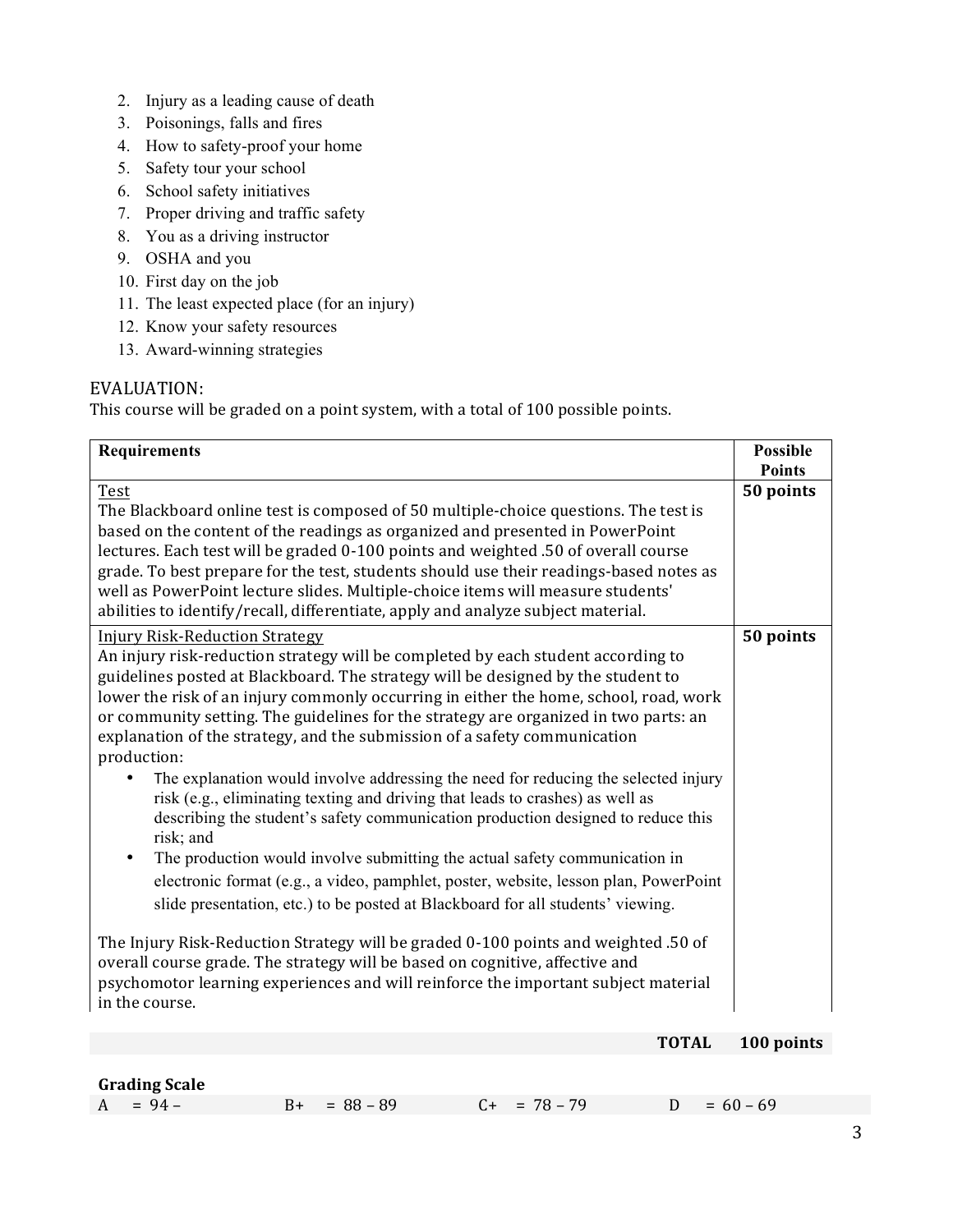| 100           |                 |               |  |              |
|---------------|-----------------|---------------|--|--------------|
| $A - 90 - 93$ | $B = 84 - 87$   | $C = 74 - 77$ |  | $F = 0 - 59$ |
|               | $B - = 80 - 83$ | $C- = 70-73$  |  |              |

## **TENTATIVE COURSE SCHEDULE**

|                | <b>WEEK</b>  | <b>SAFETY AREA</b>                     | READINGS/ASSIGNMENT DUE               |
|----------------|--------------|----------------------------------------|---------------------------------------|
| $\mathbf{1}$   | Aug 31-Sep 6 | Home, school, road, work and community | Is there such a thing as an accident? |
| $\mathbf{2}$   | Sep 7-13     | Home, school, road, work and community | Injury as a leading death cause       |
| 3              | Sep 14-20    | Home                                   | Poisonings, falls and fires           |
| $\overline{4}$ | Sep 21-27    | Home                                   | How to safety-proof your home         |
| 5 <sup>5</sup> | Sep 28-Oct 4 | School                                 | Safety tour your school               |
| 6              | Oct 5-11     | School                                 | School safety initiatives             |
| $\overline{7}$ | Oct 14-18    | Road                                   | Proper driving and traffic safety     |
| 8              | Oct 19-25    | Road                                   | You as a driving instructor           |
| 9              | Oct 26-Nov 1 | Work                                   | OSHA and you                          |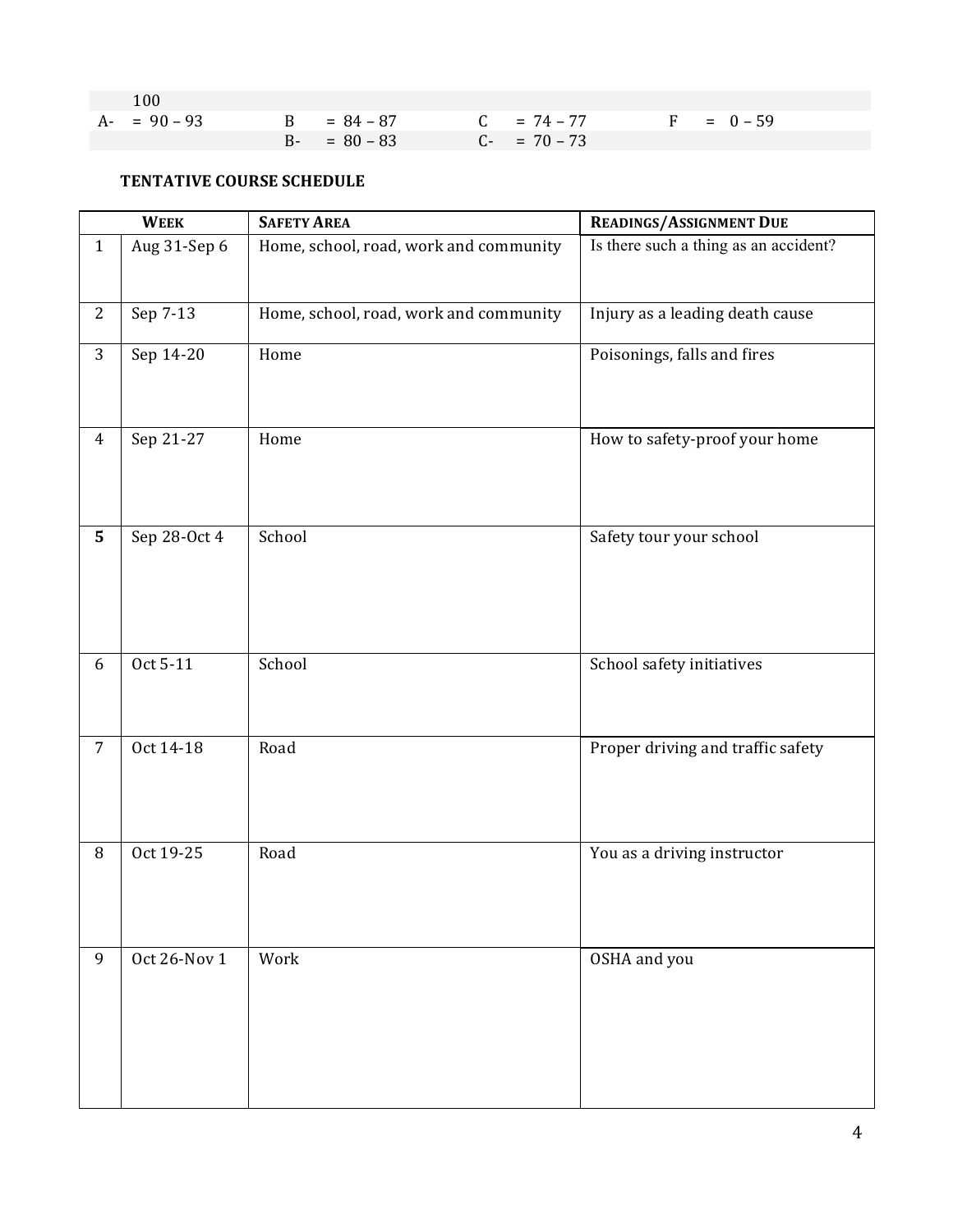| <b>WEEK</b> |                | <b>SAFETY AREA</b>                     | <b>READINGS/ASSIGNMENT DUE</b>                                                                                 |
|-------------|----------------|----------------------------------------|----------------------------------------------------------------------------------------------------------------|
| 10          | <b>Nov 2-8</b> | Work                                   | The first day on the job                                                                                       |
| 11          | Nov 9-15       | Community                              | The least expected place (for an<br>injury)                                                                    |
| 12          | Nov 16-22      | Community                              | Know your safety resources                                                                                     |
| 13          | Nov 23-29      | Home, school, road, work and community | Award-winning strategies                                                                                       |
| 14          | Nov 30-Dec 6   | Home, school, road, work and community | Award-winning strategies                                                                                       |
|             |                | <b>Risk-Reduction Strategy</b>         | The explanation and the production<br>are due Dec 6th end of day                                               |
|             |                | Test                                   | This 50 multiple-choice item test is<br>based on the content of the readings.<br>It is due Dec 6th end of day. |

Note: Faculty reserves the right to alter the schedule as necessary.